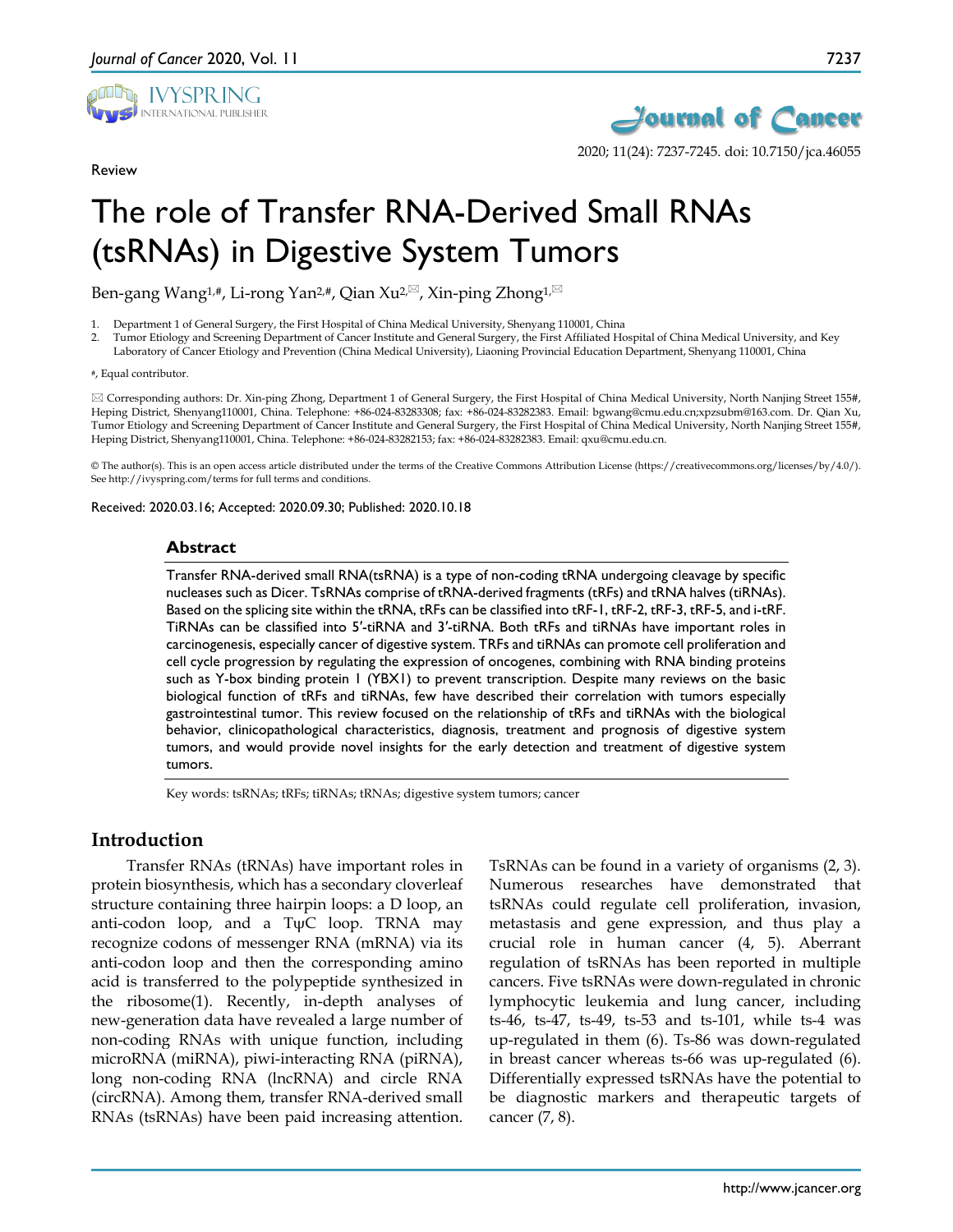

**Figure 1.** The main classification of tRNA-derived fragments (tRFs) and tRNA halves(tiRNAs). In this figure, the tRFs or tiRNAs were shown the source from tRNAs, according to the color which is the same with tRNAs'.

# **Basic biological functions**

## **Classification of tRFs and tiRNAs**

Under special conditions such as hypoxia, stress or UV radiation, tRNA is cleaved into small tsRNA fragments by specific nucleases(9), which can be classified into tRFs and tiRNAs(10, 11). To date, more detailed studies have been performed on tRFs than tiRNAs, as evidenced by the establishment of tRF databases(12). TRFs are non-coding RNAs with 14–30 nucleotides in length. They are derived from the end of pre-tRNAs or mature tRNAs and can be classified into different types based on their original site in these molecules: tRF-1, tRF-3, tRF-5(13), i-tRFs and tRF-2(14, 15). TRF-3 (13–22Nucleotide[nt]) can be further classified into tRF-3 and tRF-3b, while t-RF-5 can be classified into three subtypes: tRF-5a (14–16nt), tRF-5b (22–24nt) and tRF-5c (28–30nt)(16). TiRNAs are non-coding small RNAs with 31–40 nucleotides in length, which can be classified into 3'-tiRNAs and 5'-tiRNAs(11, 17-21). The type of tsRNAs was shown in Figure 1.

It has been suggested that each tRF and tiRNA are produced by different enzymes. TRF-5 and tRF-3 are produced by endonucleolytic and exonucleolytic digestion of mature tRNAs, respectively. TRF-5 is mainly produced by Dicer cleavage of tRNA D loop or the stem loop between D loop and anti-codon(4, 11, 17, 22-25); tRF-3 is produced through TψC loop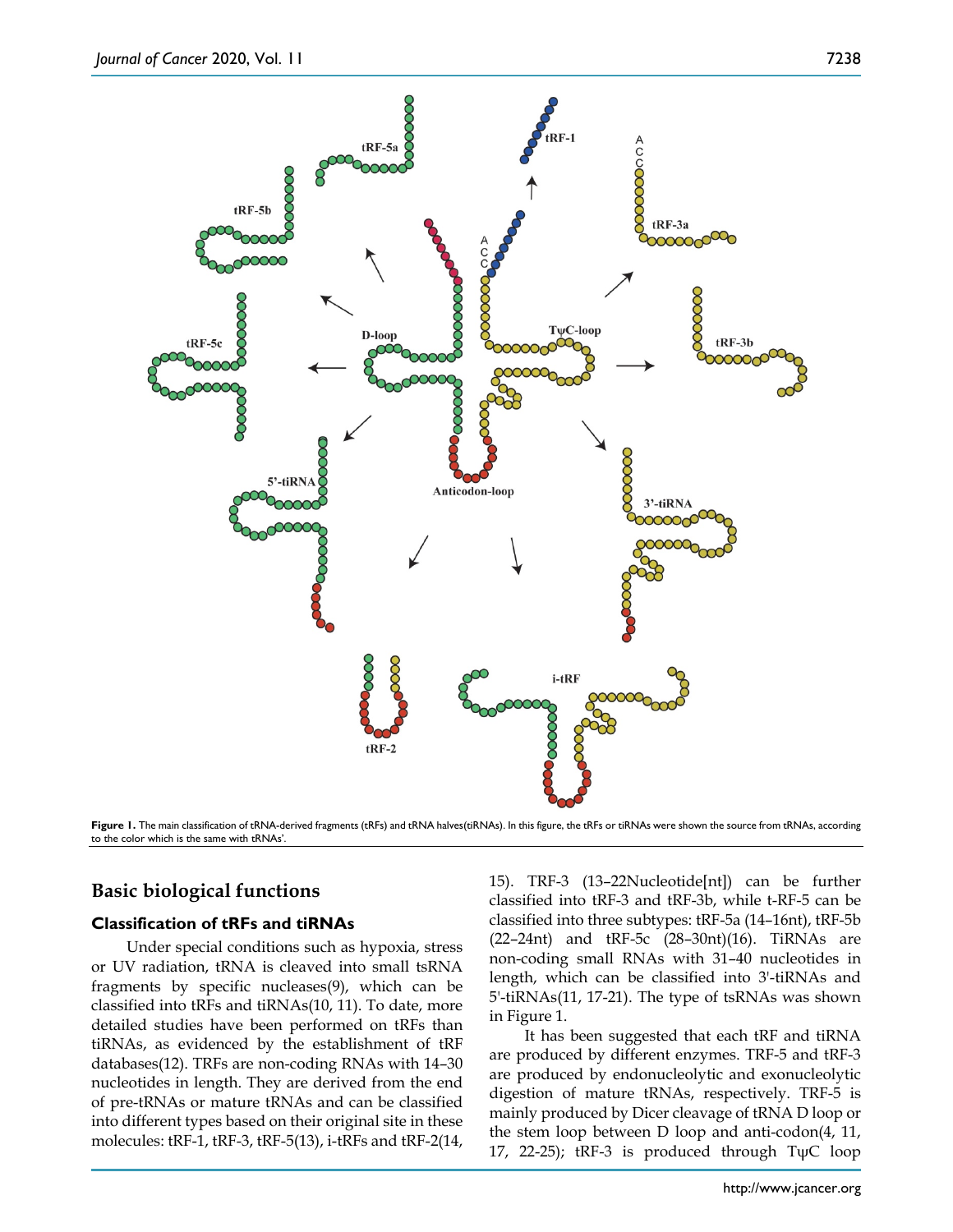cleavage by Dicer and Angiogenin (ANG), a member of ribonuclease A superfamily(4, 11, 17, 26-29). TRF-1 is derived from the 3'-end of pre-tRNA mainly via digestion by endonuclease Z (RNase Z/ELAC2)(11, 17-21). TRF-2 is derived from the cleavage of tRNA anti-codon(11, 17, 21). The i-tRFs are mainly derived from the internal region (between D loop and T loop) of mature tRNA, which is across the anti-codon region(6, 11, 21). TiRNAs are derived from mature tRNA anti-codons through digestion by ANG. The 3'-tiRNAs are generated from the 3'-end of anti-codon, while 5'-tiRNAs are from the 5'-end of anti-codon(11, 17, 21, 30). The naming rules of tsRNA are listed as Figure 2 and Table 1.

| <b>Table 1.</b> Data from the $t$ RFdb $*$ |  |  |  |  |  |
|--------------------------------------------|--|--|--|--|--|
|--------------------------------------------|--|--|--|--|--|

| tRF ID | Organism | Type    | tRNA Gene Co-ordinates                     | tRNA Name            |
|--------|----------|---------|--------------------------------------------|----------------------|
| 1001   | human    | tRF-1   | chr10-69524261-69524342                    | chr10.tRNA2-SerTGA   |
| 1003   | human    | $tRF-1$ | chr17-8090184-8090265                      | chr17.tRNA7-SerGCT   |
| 1004   | human    | $tRF-1$ | chr12-98897281-98897352                    | chr12.tRNA5-AspGTC   |
| 1042   | human    | $tRF-1$ | chr19-33667963-33668036                    | chr19.tRNA4-ThrAGT   |
| 3001a  | human    | tRF-3   | chr17-8023713-8023632                      | chr17.tRNA42-LeuTAG  |
| 3001a  | human    | $tRF-3$ | chr16-22207113-22207032                    | chr16.tRNA27-LeuTAG  |
| 3001a  | human    | $tRF-3$ | chr5-180528840-180528921                   | chr5.tRNA3-LeuAAG    |
| 3001a  | human    | $tRF-3$ | chr5-180524555-180524474                   | chr5.tRNA19-LeuAAG   |
| 3001a  | human    | $tRF-3$ | chr5-180601125-180601044                   | chr5.tRNA16-LeuAAG   |
| 3001a  | human    | $tRF-3$ | chr6-28911480-28911399                     | chr6.tRNA98-LeuAAG   |
| 3001a  | human    | $tRF-3$ | chr5-180614701-180614782 chr5.tRNA7-LeuAAG |                      |
| 3001a  | human    | tRF-3   | chr16-22308461-22308542                    | chr16.tRNA16-LeuAAG  |
| 3001a  | human    | $tRF-3$ | chr14-21078291-21078372                    | chr14.tRNA1-LeuAAG   |
| 3001a  | human    | $tRF-3$ | chr6-28956779-28956860                     | chr6.tRNA78-LeuAAG   |
| 3001a  | human    | $tRF-3$ | chr6-28446481-28446400                     | chr6.tRNA126-LeuAAG  |
| 3033a  | human    | $tRF-3$ | chr1-16847153-16847080                     | chr1.tRNA136-AsnGTT  |
| 5001a  | mouse    | $tRF-5$ | chr13-23609561-23609632                    | chr13.tRNA111-MetCAT |
| 5001a  | mouse    | $tRF-5$ | chr15-69227124-69227053                    | chr15.tRNA876-MetCAT |
| 5001a  | mouse    | $tRF-5$ | chr13-21998980-21999051                    | chr13.tRNA82-MetCAT  |
| 5001a  | human    | tRF-5   | chr8-67026223-67026311                     | chr8.tRNA5-TyrGTA    |
| 5001a  | human    | $tRF-5$ | chr8-67025602-67025694                     | chr8.tRNA4-TyrGTA    |
| 5001a  | human    | tRF-5   | chr2-27273650-27273738                     | chr2.tRNA2-TyrGTA    |
| 5001a  | human    | tRF-5   | chr6-26595102-26595190                     | chr6.tRNA17-TyrGTA   |
| 5001a  | human    | $tRF-5$ | chr6-26577332-26577420                     | chr6.tRNA16-TyrGTA   |
| 5001a  | human    | $tRF-5$ | chr6-26569086-26569176                     | chr6.tRNA14-TyrGTA   |
| 5001a  | human    | $tRF-5$ | chr14-21151432-21151520                    | chr14.tRNA5-TyrGTA   |
| 5001a  | human    | $tRF-5$ | chr14-21131444-21131351                    | chr14.tRNA16-TyrGTA  |
| 5001a  | human    | $tRF-5$ | chr14-21128210-21128117                    | chr14.tRNA17-TyrGTA  |
| 5001a  | human    | $tRF-5$ | chr14-21125716-21125623                    | chr14.tRNA18-TyrGTA  |
| 5001a  | human    | $tRF-5$ | chr14-21121351-21121258                    | chr14.tRNA19-TyrGTA  |
| 5001b  | human    | $tRF-5$ | chr8-67026223-67026311                     | chr8.tRNA5-TyrGTA    |
| 5001b  | human    | $tRF-5$ | chr8-67025602-67025694                     | chr8.tRNA4-TyrGTA    |
| 5001b  | human    | tRF-5   | chr6-26595102-26595190                     | chr6.tRNA17-TyrGTA   |
| 5001b  | human    | $tRF-5$ | chr14-21151432-21151520                    | chr14.tRNA5-TyrGTA   |
| 5001b  | human    | tRF-5   | chr14-21131444-21131351                    | chr14.tRNA16-TyrGTA  |
| 5001b  | human    | $tRF-5$ | chr14-21128210-21128117                    | chr14.tRNA17-TyrGTA  |
| 5001b  | human    | $tRF-5$ | chr14-21125716-21125623                    | chr14.tRNA18-TyrGTA  |
| 5001b  | human    | $tRF-5$ | chr14-21121351-21121258                    | chr14.tRNA19-TyrGTA  |
| 5001b  | mouse    | tRF-5   | chr3-90279853-90279782                     | chr3.tRNA792-MetCAT  |
| 5001b  | mouse    | tRF-5   | chr13-22023109-22023038                    | chr13.tRNA983-MetCAT |
| 5032c  | human    | tRF-5   | chr1-161440276-161440205                   | chr1.tRNA69-AspGTC   |

\*, This data is from tRFdb, which shows tRFID from 1001-1042 belongs to tRF-1; 3001-3033 belongs to tRF-3 and 5001-5032 belongs to tRF-5. And the naming rule is always "chrX.tRNA XXX-Amino acid + anticodon". The anticodon is made up of

three nucleotide bases.

## **Differences and correlation between tRFs and tiRNAs**

Under specific conditions, tRFs and tiRNAs are similar but not identical in terms of their structure and function. First, both of them are derived from tRNA. However, due to different enzymes and cleavage sites involved, the products differ in terms of their length and structure(17). Second, tRFs and tiRNAs are mostly located within cells except for a small part in peripheral circulation; however, their intracellular original sites and distribution are different. TRF-5s are produced in cytoplasm and transported to nucleus via a similar mechanism for tRNA transportation(10, 17, 30). TRF-1 might be generated in cytoplasm or nucleus. Some scholars reported that tRF-1s were generated in cytoplasm(4). However, others believed that tRF-1s was likely to be produced in nucleus and transported to cytoplasm via specific mechanism(17). TRF-3s are mainly distributed in cytoplasm (10, 17). TiRNAs are mainly located in cytoplasm with a small part in nucleus and mitochondria, while tiny levels are found in circulatory system(10). However, whether the location of tRFs and tiRNAs is associated with their diverse function remains unknown. Third, both tRFs and tiRNAs have important roles in cellular transcription, gene expression and viral infection(11, 31), with various mechanisms. For instance, regarding transcriptional regulation, tRF-5s were suggested to mainly inhibit transcriptional elongation, whereas 5'-tiRNAs mainly inhibits transcriptional initiation(6, 32, 33). TRFs and tiRNA have many features in common, though further investigations are required to explore the correlation between their characteristics and disease development, especially tumor development and progression.

#### **Function of tRFs and tiRNAs**

Although the function of most tRFs and tiRNAs have not been elucidated, accumulating evidence has suggested that they are involved in regulating cell proliferation and apoptosis, DNA damage response, gene expression and post-transcriptional modifications. TRFs and tiRNAs have the following function (Table 2).

#### Regulating cellular proliferation and apoptosis

TRFs were found to might inhibit cellular proliferation. TRF-3027 (tRNAGly-GCC) may bind to AGO, an important component of RNA-induced silencing complexes (RISCs), block replication protein A1 (RPA1) to inhibit cellular proliferation, and regulate DNA damage response(6, 9, 11, 17, 21, 30).

TsRNAs were also indicated to induce or inhibit apoptosis. During apoptosis induction, inhibition of a specific tsRNA, 3'-tsRNA-LeuCAG, has been shown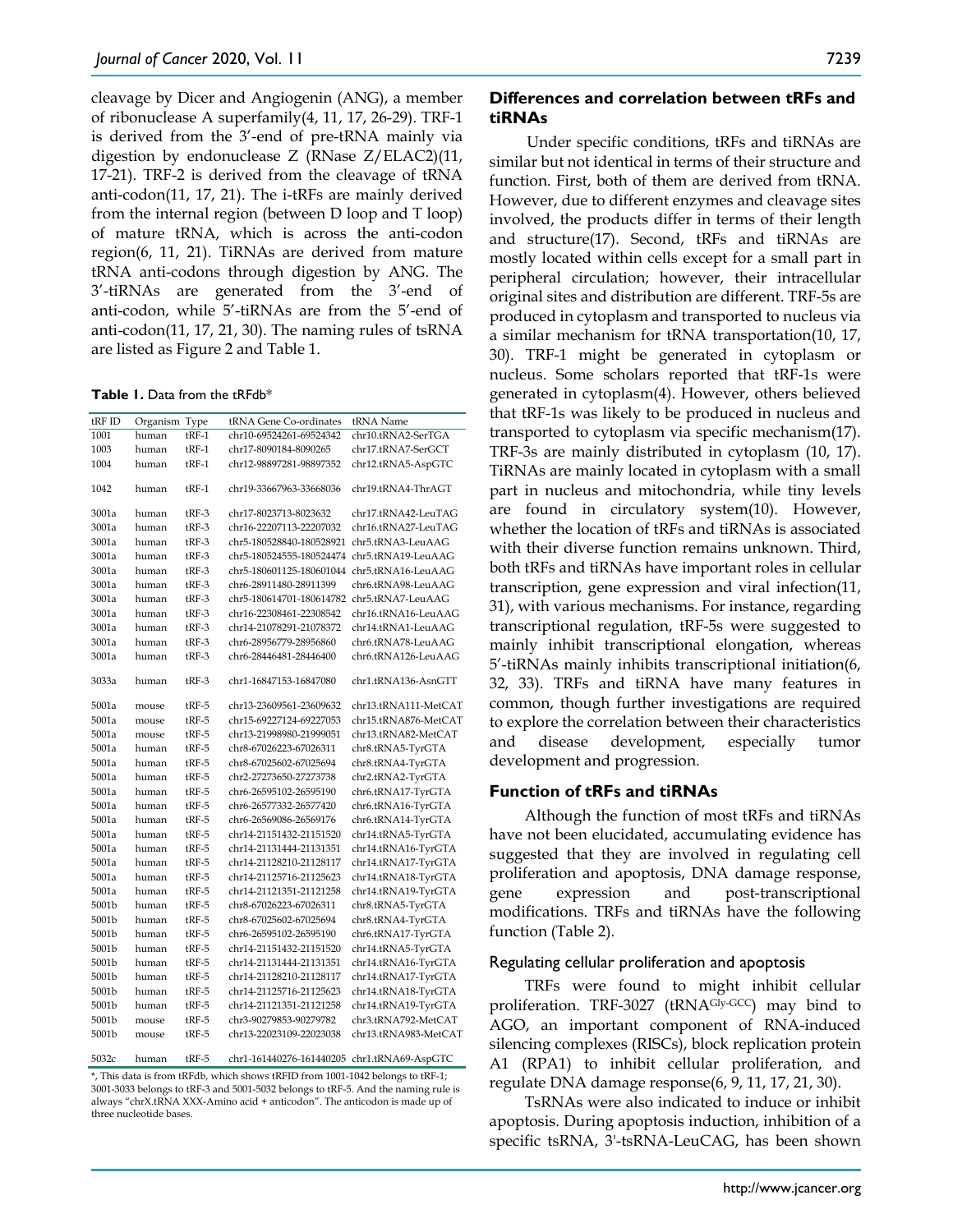to induce apoptosis in rapidly dividing cells *in vitro* and a patient-derived orthotopic hepatocellular carcinoma model of mice. The tsRNA binds to at least two ribosomal protein mRNAs (*RPS28* and *RPS15*) to enhance their translation. A decrease in the translation of *RPS28* mRNA blocks pre-18S ribosomal RNA processing, resulting in a reduction in the number of 40S ribosomal subunits to induce apoptosis(34). During apoptosis inhibition, tsRNAs and tRNAs have similar roles. Early studies of tRNA showed that mature tRNA bind to cytochrome C to inhibit the formation of apoptotic bodies and cysteine-aspartic protease (caspase-9) activity to stimulate cellular survival(35). Recent studies showed that tsRNAs derived from tRNA also bind to cytochrome C(36), which then bind to apoptotic protease activating factor 1 (APAF1) and form apoptotic bodies(36). In response to hyperosmotic stress, ANG mediates the competitive binding of 5'-tiRNA and 3'-tiRNA to cytochrome C generating the ribonucleoprotein complex, inhibits the formation and activity of apoptotic bodies, and stimulates cellular survival(10, 36-38) (Figure 3). However, the complete biological mechanisms remain unclear and require further investigation.

## Function similar to miRNA and piRNA

Certain tRFs may act as miRNAs or piRNAs to bind to AGO protein, which is an important RISC(34) with biological function. TRF-1s tend to interact with AGO3 and AGO4(6, 39). TRF-5s and tRF-3s interact with AGO1, AGO3 and AGO4(17, 31, 39). Like miRNAs, they have seed sequences complementary to target mRNAs and can be recruited to AGO complexes to regulate target RNA expression and function(17). TRF-5 and tRF-3 both bind to miRNA via the seed region(16, 40), which has been confirmed in many other tRFs. For instance, ts-53 and ts-101 not only bind to AGO proteins but also PIWIL2 (a molecule similar to piRNA), regulating target gene expression and post-transcriptional modification(6, 30). However, interactions between tiRNA and AGO remain unknown and need further investigation.

|  | Table 2. The type and function of tsRNAs for human |  |  |  |
|--|----------------------------------------------------|--|--|--|
|--|----------------------------------------------------|--|--|--|

| Type         | Name                     | fRF ID in fRF   | Function                       | Refere  |
|--------------|--------------------------|-----------------|--------------------------------|---------|
|              |                          | database        |                                | nce     |
|              | $tRF-5$ $tRNA-Gln$ $CTG$ | tRF-5021        | Inhibit translation            | (44)    |
|              | tRF-5 tRNA-GluCTC        | tRF-5030        | Inhibit the target mRNA        | (3, 43) |
| tRF-3        | tRNA-GlyGCC              | <b>tRF-3027</b> | Repress the endogenous         | (9)     |
|              |                          |                 | Replicating Protein A1         |         |
| +RF-1        | tRNA-SerTGA              | <b>tRF-1001</b> | Patriciate in G2-M transition  | (4)     |
| $5'$ -ti $R$ | tiRNA-Ala                |                 | Inhibit translation            | (33)    |
| NА           |                          |                 |                                |         |
| $tRF-5$      | tRNA-Leu/tRF/            | <b>tRF-5019</b> | Repress colorectal cancer cell | (5)     |
|              | miR-1280                 |                 | proliferation                  |         |
|              | 5'-tiR Several tsRNAs    |                 | Associated with hepatitis      | (51)    |
| NA.          |                          |                 | <b>B-associated HCC</b>        |         |
|              |                          |                 |                                |         |

![](_page_3_Figure_8.jpeg)

![](_page_3_Figure_9.jpeg)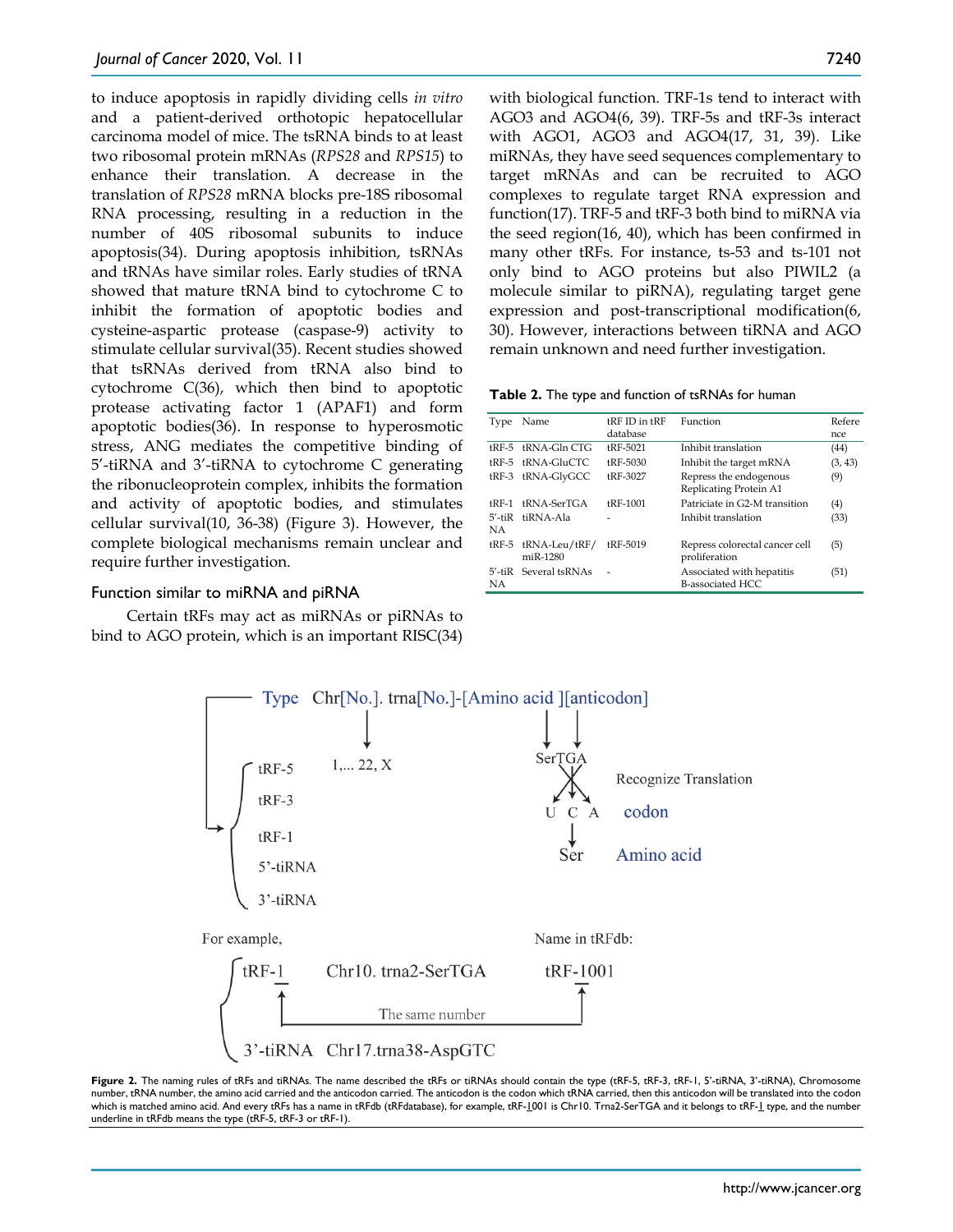![](_page_4_Figure_2.jpeg)

Figure 3. 5'-tiRNA could promote the cell survival.ThetsRNAs that were derived from the tRNA also binds to the cytochrome C, which then would bind to the apoptotic protease activating factor 1 (APAF1) to form the apoptotic bodies. And the 5'tiRNA and 3'tiRNA could bind to the cytochrome C to form the ribonucleoprotein complex, inhibit formation and activity of the apoptotic bodies, and stimulate the cellular survival. APAF1, apoptotic protease activating factor 1.

![](_page_4_Figure_4.jpeg)

**Figure 4.** tRF-3 could regulate ribosomal functions. The tRF-3s may specifically bind to TWII2 protein (member of the AGO/PiWi protein family), and recruit Tan1 protein and exoribonuclease XRN2, to form pre-ribosomal RNA splicing complex (TXT), process pre-rRNA during rRNA synthesis, and then regulate translation.

#### Translation regulation

It has been shown that tRFs can regulate ribosomal function. The tRF-3s may specifically bind to TWI12, a member of AGO/PIWI protein family, and recruit TAN1 protein and exoribonuclease XRN2 to form pre-ribosomal RNA splicing complex (TXT), process pre-rRNA during rRNA synthesis, and then regulate translation(41). TRF-3 (e.g. 3'-tRNA-LeuCAG) may bind to two ribosomal protein mRNAs (*RPS28* and *RPS15*) to stimulate translation, ribosomal synthesis and cellular proliferation(10) (Figure 4). However, tiRNAs have not been reported to regulate ribosomal synthesis(10, 11, 17, 41). Some tRFs and tiRNAs may directly regulate cellular translation(33, 42-44). Recent studies have demonstrated that 5'-tiRNAs (5'-tiRNA-Ala and 5'-tiRNA-Cys) contain 5'-terminal oligoguanine motifs (5'-TOGs) and may replace eIF4F, a eukaryotic translation initiation factor, at mRNA m7GTP position to inhibit translation initiation and produce multiple mRNA protein complexes (mRNPs)(45). These tiRNAs may further bind to the cold shock domain (CSD) of YBX-1 RNA binding protein to form 5'-TOG–tiRNA–protein complexes and then stimulate the production of stress granules (SGs)(6, 31, 37, 38, 45, 46) (Figure 5). 5'-tiRNAs may induce SGs assembling via phosphorylated ei $F2α(6, 10, 11, 17, 38, 39)$ .

Another interesting phenomenon was found that the functional pattern was distinct from that of canonical miRNA. TRF5-GluCTC, a type of 5'-tRFs, plays a gene-silencing role on the target mRNA with complementary target sequence. Regulation studies showed the 5'-portion of miRNAs is the key determinant in target recognition, while this suggested the 3'-portion of tRF5-GluCTC is critical for its gene silencing function through a trans-silencing mechanism (3).

Compared with miRNAs and piRNAs, tRFs and tiRNAs may directly regulate cellular translation, suggesting that these small RNA molecules have more complicated regulatory potentials to maintain various biological function and thus more important roles.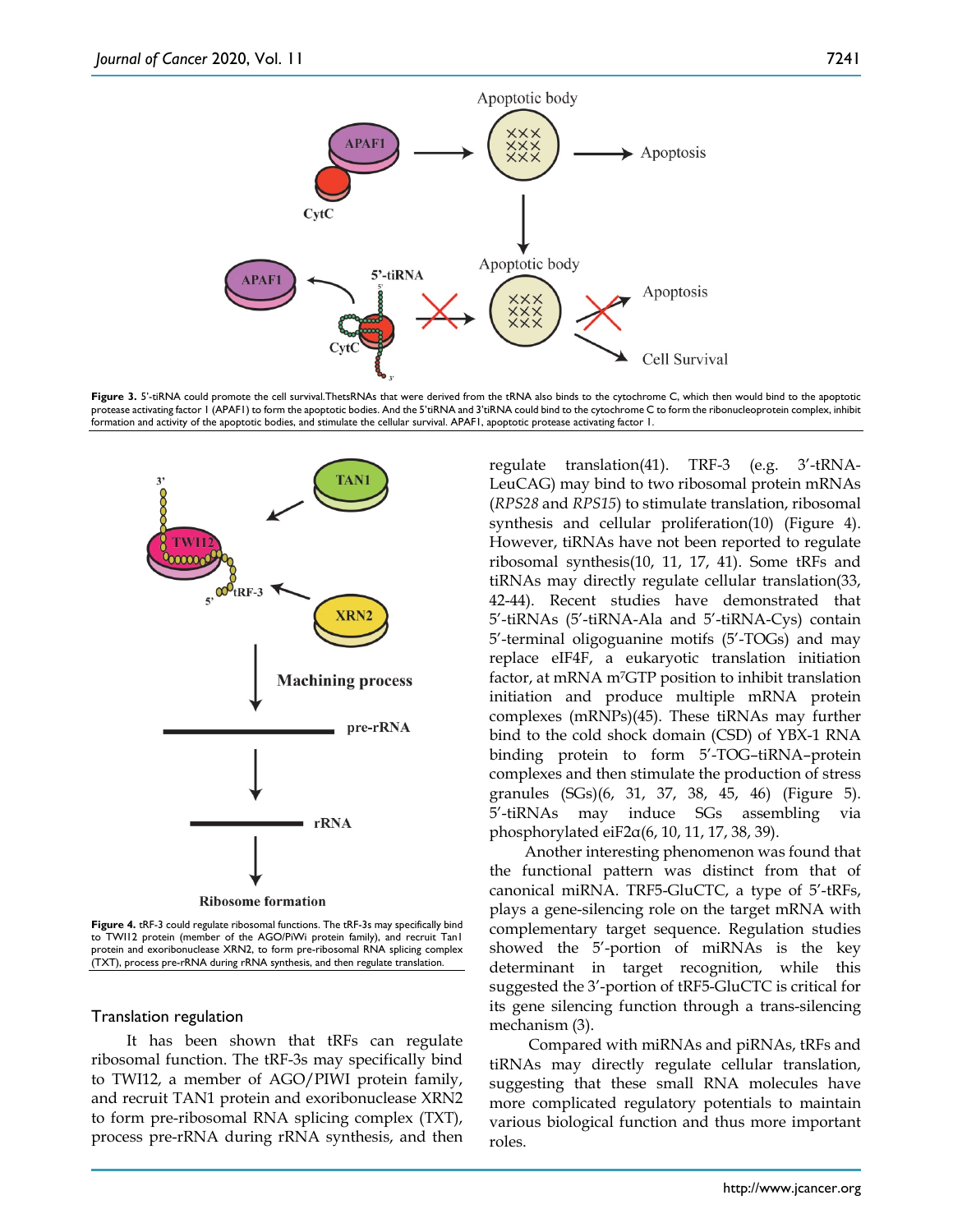![](_page_5_Figure_2.jpeg)

Figure 5. 5'-tiRNA could promotethe formation of stress granules (SGs). 5'-tiRNA may replace eIF4F, which is an eukaryotic translation initiation factor, at the mRNA <sup>m7</sup>GTP position, to inhibit translation initiation and produce multiple mRNA protein complexes (mRNPs).Those tiRNA may further bind to the cold shock domain (CSD) of the YBX-1 protein (RNA binding protein) to form 5'-TOG-tiRNA-protein complex and then stimulate production of the stress granules (SGs). SGs, stress granules; YBX-1, Y-Box Binding Protein 1; mRNPs, mRNA protein complexes.

# **Roles in digestive tract (DT) tumors**

# **Roles of tiRNAs and tRFs in the cellular biology of DT tumor**

TRFs and tiRNAs have important roles in tumor development and progression. However, the study on the correlation between tRFs/tiRNAs and tumor remains at an early stage. The expression levels of tRFs and tiRNAs were suggested to be abnormal in many tumor cells(47, 48) and correlated with tumor cell proliferation, migration and transformation(6, 48). Recent studies on DT tumor (rectal cancer) showed that tRF/*miR-1280* expression levels were decreased(5). Furthermore, tRF/*miR-1280* inhibits the 3' UTR of *JAG2*, reducing JAG2 biosynthesis to inhibit the Notch pathway and directly inhibit proliferation, migration and epithelial–mesenchymal transformation (EMT) of rectal cancer cells(5, 49, 50). TRF/*miR-1280* also decreases the expression of CD133+stem cell marker in CRC cells, reduces their activity and migration, and prevents formation of the microenvironment of rectal cancer cell metastasis(5). Moreover, Ts-53 and ts-101 might have important roles in the early transformation stage of rectal cancer(48). Ts-40 might be oncogenic during rectal cancer development(48). Ts-36, correlated with cellular proliferation, may exert roles in the final stage of metastatic transformation of rectal cancer(48). A research applying tiRNA sequencing was performed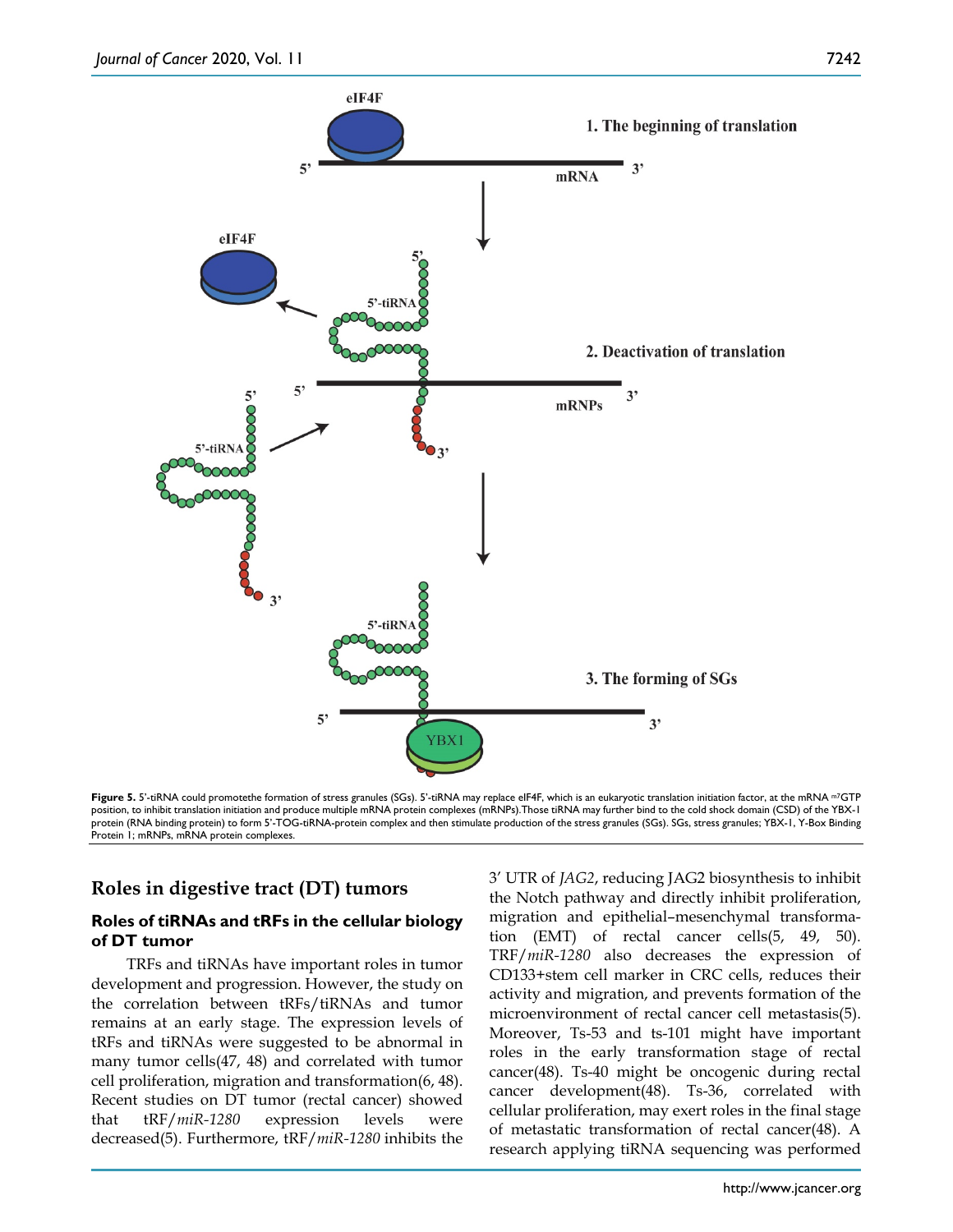in 30 HCC patients (including 10 with HBV and 20 with HCV) and 9 controls, and tiRNAs were found to be the most abundant small RNAs in chronically infected liver and the abundance of 5'- tiRNAs was reduced in liver cancer. In addition, in hepatitis B-associated HCC, 5'- tiRNAs abundance was correlated with the expression of tRNA-cleaving ribonuclease, angiogenin (51). Therefore, tRFs and tiRNAs are critical for the biological behavior of DT tumor cells. In-depth investigations would benefit understanding how to exploit these molecules to interfere with tumor progression and how to select molecular targets for therapy.

# **Correlation between tiRNAs/tRFs and the clinicopathological characteristics of DT tumor**

In clinical case, distant metastasis of DT tumor is a major obstacle to optimal patient prognosis(52). Thus, researchers have been exploring the correlation of tiRNAs/tRFs with the cellular invasion and distant metastasis of DT tumor. Recent studies showed that colorectal cancer had elevated ANG levels, increased the levels of 5'-tiRNA-Val, 5'-tiRNA-Cys and 5'-tiRNA-Ala, then promoted cancer cell invasion and migration without affecting cellular proliferation(52). Additionally, 5'-tiRNA-Val levels are positively correlated with lymph node metastasis and distant metastasis of colorectal cancer cells(52). However, the mechanism remains unclear. Further investigations would benefit the early detection of distant tumor metastasis, providing new ideas for the treatment of metastatic tumors and improving prognosis.

# **Correlation between tiRNAs/tRFs and DT tumor diagnosis**

Seminal exosomes were found to contain more tRFs than miRNAs, suggesting that tRFs could be stably expressed and were abundant in body fluids(53). That makes them to be potential markers for early tumor diagnosis. Recent studies showed that 5'tRF-GluCTC and 5'tRF-ValCAC levels were decreased in colorectal cancer cells, indicating that they were involved in the development and progression of colorectal cancer and could serve as potential diagnostic markers(2). Moreover, tiRNA-5034-GluTTC-2 was significantly decreased in gastric cancer (GC) tissue, neoplasm and GC cells, and low levels of tiRNA-5034-GluTTC-2 in GC tissue were correlated with tumor size(54). TiRNA-5034- GluTTC-2 in GC tissue had higher sensitivity and specificity with the large area under receiver operating characteristics (ROC) curve as a tumor marker. All these findings were statistically significant, suggesting its potential as a marker of

early GC(54). Recently, it has been shown that the expression of tsRNAs in plasma exosomes of liver cancer patients is significantly higher than that in healthy controls (55). Four tsRNAs were up-regulated including tRNA-ValTAC-3, tRNA-GlyTCC-5, tRNA-ValAAC-5 and tRNA-GluCTC-5, suggesting that these differentially expressed tsRNAs have the potential to be novel diagnostic markers of liver cancer (55). Exploration on the correlation between tRFs/tiRNAs and DT cancer development would benefit identifying markers for the early diagnosis of DT cancer and optimize detection.

# **Correlation of tiRNAs/tRFs with DT tumor treatment and prognosis**

Investigating the role of tiRNAs/tRFs in tumor progression would improve treatment protocols and disease prognosis. Previous reports demonstrated that elevated ANG in rectal cancer increased 5'-tiRNA-Val levels, and thus established an ANG– tiRNAs–cell invasion/metastasis regulatory axis(52). Such findings provided insights on the mechanism of rectal cancer development and revealed new therapeutic targets for colorectal cancer. TRF/*miR-1280* could inhibit the Notch pathway and subsequent EMT and distant metastasis of colorectal cancer(5), suggesting that it could affect cancer prognosis. Quantitative PCR (qPCR) illustrated that tRFs and tiRNAs (tRF-3-LeuAAG-1-1[AS-tDR-000064], tRF-3-GlnCTG-1-1[AS-tDR-000069], tRF-3- AlaCGC-1-1[AS-tDR-000102] and tiRNA-5-ProCGG-1-1[AS-tDR-001391]) had abnormally elevated expression in cancerous pancreatic cells, but not normal pancreatic cells(56). KEGG and GO pathway analyses showed that all the four tRFs and tiRNAs were significantly enriched in cancer-related pathways (including RAS signaling pathway, cancer pathways, axon guidance and PI3K/AKT signaling pathway). Therefore, they might be able to serve as markers for early pancreatic cancer diagnosis and provide clues for pancreatic cancer development(56). Furthermore, the survival rate of patients with low expression of tiRNA-5034-GluTTC-2 was much higher than that of individuals with higher expression levels, indicating that tiRNA-5034-GluTTC-2 could be a potential prognostic marker of GC(54). All the findings suggested that tRFs and tiRNAs were crucial in DT cancer treatment and prognosis.

# **Summary and future directions**

Several limitations should be acknowledged. First, although the sequencing has identified many tRFs and tiRNAs, bioinformatic methodology needs to be improved for more identification. Second, current study only focused on the basic biological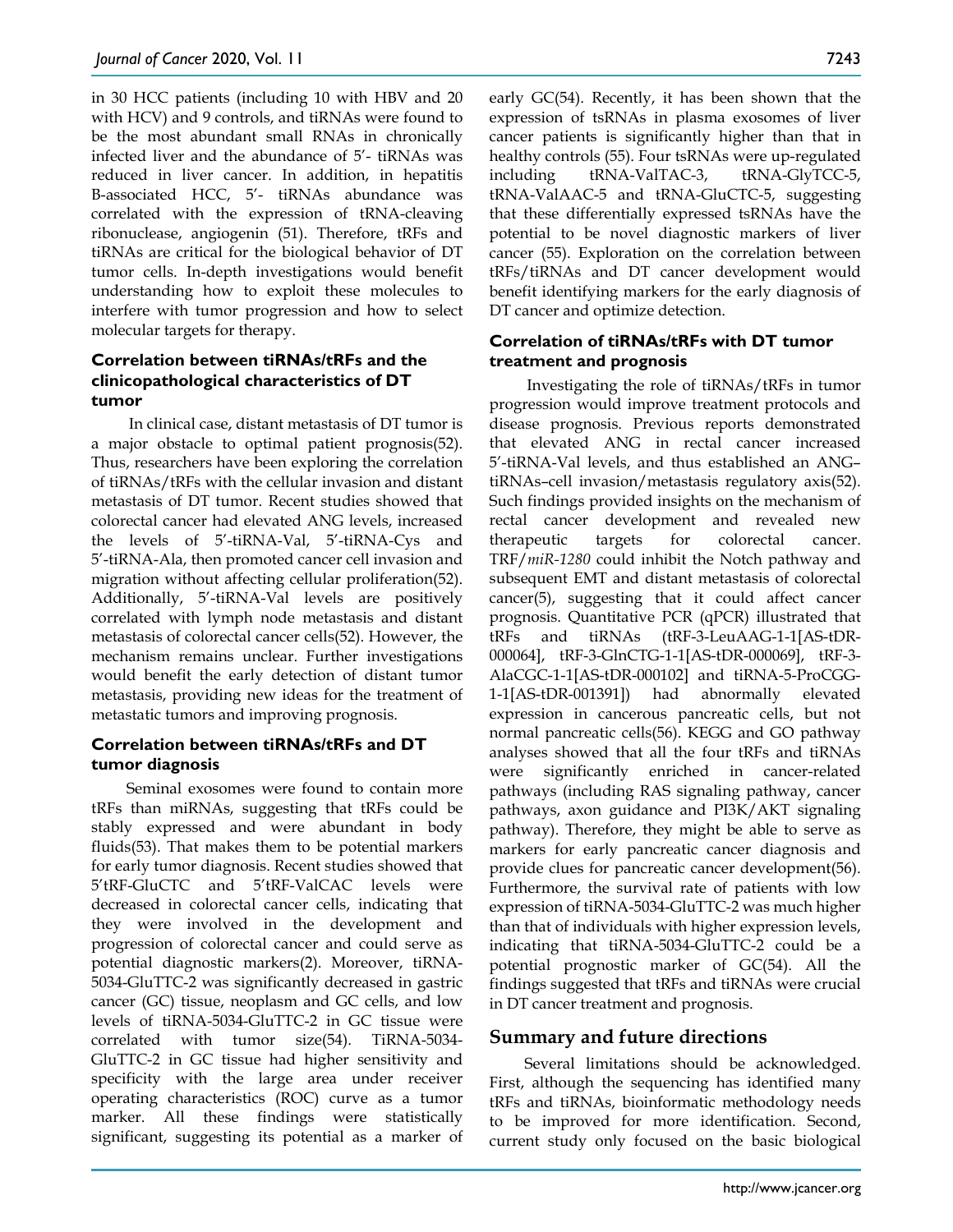function of tRFs and tiRNAs without the correlations with diseases, especially DT tumor. Third, the naming roles of molecules remain not unified. Fourth, we urgently need a tiRNA database and a database to integrate the tRFs (tRFdb) and tiRNAs.

In summary, tRFs and tiRNAs have important roles in gene expression, gene translation, and the development and progression of various DT tumors(17). They affect tumor cell proliferation, migration and invasion(48, 57). To date, the origin and function of tRFs and tiRNAs remain to be fully elucidated, and their roles in DT tumor progression also require further investigation. In-depth studies would benefit early detection, prognosis evaluation and DT tumor therapy, further improving prognosis and survival.

## **Acknowledgments**

We thank H. Nikki March, PhD, from LiwenBianji, Edanz Editing China (www.liwenbianji .cn/ac), for editing the English text of a draft of this manuscript.

#### **Author Contributions**

Dr. Xin-ping Zhong conceived and designed this study. Dr. Ben-gang Wang and Dr. Li-rong Yan wrote the paper, Dr. Qian Xu and Xin-ping Zhong revised the manuscript.

# **Competing Interests**

The authors have declared that no competing interest exists.

# **References**

- Lorenz C, Lunse CE, Morl M. tRNA Modifications: Impact on Structure and Thermal Adaptation. Biomolecules. 2017;7(2):35.
- 2. Soares AR, Fernandes N, Reverendo M, Araujo HR, Oliveira JL, Moura GM, et al. Conserved and highly expressed tRNA derived fragments in zebrafish. BMC molecular biology. 2015;16:22.
- Wang Q, Lee I, Ren J, Ajay SS, Lee YS, Bao X. Identification and functional characterization of tRNA-derived RNA fragments (tRFs) in respiratory syncytial virus infection. Molecular therapy : the journal of the American Society of Gene Therapy. 2013;21(2):368-79.
- 4. Lee YS, Shibata Y, Malhotra A, Dutta A. A novel class of small RNAs: tRNA-derived RNA fragments (tRFs). Genes Dev. 2009;23(22):2639-49.
- 5. Huang B, Yang H, Cheng X, Wang D, Fu S, Shen W, et al. tRF/miR-1280 Suppresses Stem Cell-like Cells and Metastasis in Colorectal Cancer. Cancer Res. 2017;77(12):3194-206.
- 6. Sun C, Fu Z, Wang S, Li J, Li Y, Zhang Y, et al. Roles of tRNA-derived fragments in human cancers. Cancer Lett. 2018;414:16-25.
- 7. Martens-Uzunova ES, Olvedy M, Jenster G. Beyond microRNA--novel RNAs derived from small non-coding RNA and their implication in cancer. Cancer Lett. 2013;340(2):201-11.
- 8. Mleczko AM, Celichowski P, Bąkowska-Żywicka K. Ex-translational function of tRNAs and their fragments in cancer. Acta biochimica Polonica. 2014;61(2):211-6.
- 9. Maute RL, Schneider C, Sumazin P, Holmes A, Califano A, Basso K, et al. tRNA-derived microRNA modulates proliferation and the DNA damage response and is down-regulated in B cell lymphoma. Proc Natl Acad Sci U S A. 2013;110(4):1404-9.
- 10. Li S, Xu Z, Sheng J. tRNA-Derived Small RNA: A Novel Regulatory Small Non-Coding RNA. Genes (Basel). 2018;9(5):246.
- 11. Shen Y, Yu X, Zhu L, Li T, Yan Z, Guo J. Transfer RNA-derived fragments and tRNA halves: biogenesis, biological functions and their roles in diseases. J Mol Med (Berl). 2018;96(11):1167-76.
- 12. Kumar P, Mudunuri SB, Anaya J, Dutta A. tRFdb: a database for transfer RNA fragments. Nucleic Acids Res. 2015;43(Database issue):D141-5.
- 13. Veneziano D, Di Bella S, Nigita G, Lagana A, Ferro A, Croce CM. Noncoding RNA: Current Deep Sequencing Data Analysis Approaches and Challenges. Hum Mutat. 2016;37(12):1283-98.
- 14. Schaffer AE, Eggens VR, Caglayan AO, Reuter MS, Scott E, Coufal NG, et al. CLP1 founder mutation links tRNA splicing and maturation to cerebellar development and neurodegeneration. Cell. 2014;157(3):651-63.
- 15. Goodarzi H, Liu X, Nguyen HC, Zhang S, Fish L, Tavazoie SF. Endogenous tRNA-Derived Fragments Suppress Breast Cancer Progression via YBX1 Displacement. Cell. 2015;161(4):790-802.
- 16. Kumar P, Anaya J, Mudunuri SB, Dutta A. Meta-analysis of tRNA derived RNA fragments reveals that they are evolutionarily conserved and associate with AGO proteins to recognize specific RNA targets. BMC Biol. 2014;12:78.
- 17. Kumar P, Kuscu C, Dutta A. Biogenesis and Function of Transfer RNA-Related Fragments (tRFs). Trends Biochem Sci. 2016;41(8):679-89.
- 18. Chen H, Xu Z, Liu D. Small non-coding RNA and colorectal cancer. J Cell Mol Med. 2019;23(5):3050-7.
- 19. Li S, Chen Y, Sun D, Bai R, Gao X, Yang Y, et al. Angiogenin Prevents Progranulin A9D Mutation-Induced Neuronal-Like Cell Apoptosis Through Cleaving tRNAs into tiRNAs. Mol Neurobiol. 2018;55(2):1338-51.
- 20. Li F, Kaczor-Urbanowicz KE, Sun J, Majem B, Lo HC, Kim Y, et al. Characterization of Human Salivary Extracellular RNA by Next-generation Sequencing. Clin Chem. 2018;64(7):1085-95.
- 21. Zhu L, Ge J, Li T, Shen Y, Guo J. tRNA-derived fragments and tRNA halves: The new players in cancers. Cancer Lett. 2019;452:31-7.
- 22. Buhler M, Spies N, Bartel DP, Moazed D. TRAMP-mediated RNA surveillance prevents spurious entry of RNAs into the Schizosaccharomyces pombe siRNA pathway. Nat Struct Mol Biol. 2008;15(10):1015-23.
- 23. Cole C, Sobala A, Lu C, Thatcher SR, Bowman A, Brown JW, et al. Filtering of deep sequencing data reveals the existence of abundant Dicer-dependent small RNAs derived from tRNAs. RNA. 2009;15(12):2147-60.
- 24. Hsieh LC, Lin SI, Shih AC, Chen JW, Lin WY, Tseng CY, et al. Uncovering small RNA-mediated responses to phosphate deficiency in Arabidopsis by deep sequencing. Plant Physiol. 2009;151(4):2120-32.
- 25. Burroughs AM, Ando Y, de Hoon MJ, Tomaru Y, Suzuki H, Hayashizaki Y, et al. Deep-sequencing of human Argonaute-associated small RNAs provides insight into miRNA sorting and reveals Argonaute association with RNA fragments of diverse origin. RNA Biol. 2011;8(1):158-77.
- 26. Haussecker D, Huang Y, Lau A, Parameswaran P, Fire AZ, Kay MA. Human tRNA-derived small RNAs in the global regulation of RNA silencing. RNA. 2010;16(4):673-95.
- 27. Kawaji H, Nakamura M, Takahashi Y, Sandelin A, Katayama S, Fukuda S, et al. Hidden layers of human small RNAs. BMC Genomics. 2008;9:157.
- 28. Yeung ML, Bennasser Y, Watashi K, Le SY, Houzet L, Jeang KT. Pyrosequencing of small non-coding RNAs in HIV-1 infected cells: evidence for the processing of a viral-cellular double-stranded RNA hybrid. Nucleic Acids Res. 2009;37(19):6575-86.
- 29. Couvillion MT, Sachidanandam R, Collins K. A growth-essential Tetrahymena Piwi protein carries tRNA fragment cargo. Genes Dev. 2010;24(24):2742-7.
- 30. Balatti V, Pekarsky Y, Croce CM. Role of the tRNA-Derived Small RNAs in Cancer: New Potential Biomarkers and Target for Therapy. Adv Cancer Res. 2017;135:173-87.
- 31. Soares AR, Santos M. Discovery and function of transfer RNA-derived fragments and their role in disease. Wiley Interdiscip Rev RNA. 2017;8(5). [Epub ahead of print, 2017 Jun 12]
- 32. Emara MM, Ivanov P, Hickman T, Dawra N, Tisdale S, Kedersha N, et al. Angiogenin-induced tRNA-derived stress-induced RNAs promote stress-induced stress granule assembly. J Biol Chem. 2010;285(14):10959-68.
- 33. Ivanov P, Emara MM, Villen J, Gygi SP, Anderson P. Angiogenin-induced tRNA fragments inhibit translation initiation. Mol Cell. 2011;43(4):613-23.
- 34. Kim HK, Fuchs G, Wang S, Wei W, Zhang Y, Park H, et al. A transfer-RNA-derived small RNA regulates ribosome biogenesis. Nature. 2017;552(7683):57-62.
- 35. Mei Y, Yong J, Liu H, Shi Y, Meinkoth J, Dreyfuss G, et al. tRNA binds to cytochrome c and inhibits caspase activation. Mol Cell. 2010;37(5):668-78.
- 36. Saikia M, Jobava R, Parisien M, Putnam A, Krokowski D, Gao XH, et al. Angiogenin-cleaved tRNA halves interact with cytochrome c, protecting cells from apoptosis during osmotic stress. Mol Cell Biol. 2014;34(13):2450-63.
- 37. Saikia M, Hatzoglou M. The Many Virtues of tRNA-derived Stress-induced RNAs (tiRNAs): Discovering Novel Mechanisms of Stress Response and Effect on Human Health. J Biol Chem. 2015;290(50):29761-8.
- 38. Tao EW, Cheng WY, Li WL, Yu J, Gao QY. tiRNAs: A novel class of small noncoding RNAs that helps cells respond to stressors and plays roles in cancer progression. J Cell Physiol. 2020;235(2):683-690.
- 39. Green D, Fraser WD, Dalmay T. Transfer RNA-derived small RNAs in the cancer transcriptome. Pflugers Arch. 2016;468(6):1041-7.
- 40. Karaiskos S, Naqvi AS, Swanson KE, Grigoriev A. Age-driven modulation of tRNA-derived fragments in Drosophila and their potential targets. Biol Direct. 2015;10:51.
- 41. Couvillion MT, Bounova G, Purdom E, Speed TP, Collins K. A Tetrahymena Piwi bound to mature tRNA 3' fragments activates the exonuclease Xrn2 for RNA processing in the nucleus. Mol Cell. 2012;48(4):509-20.
- 42. Yamasaki S, Ivanov P, Hu GF, Anderson P. Angiogenin cleaves tRNA and promotes stress-induced translational repression. J Cell Biol. 2009;185(1):35-42.